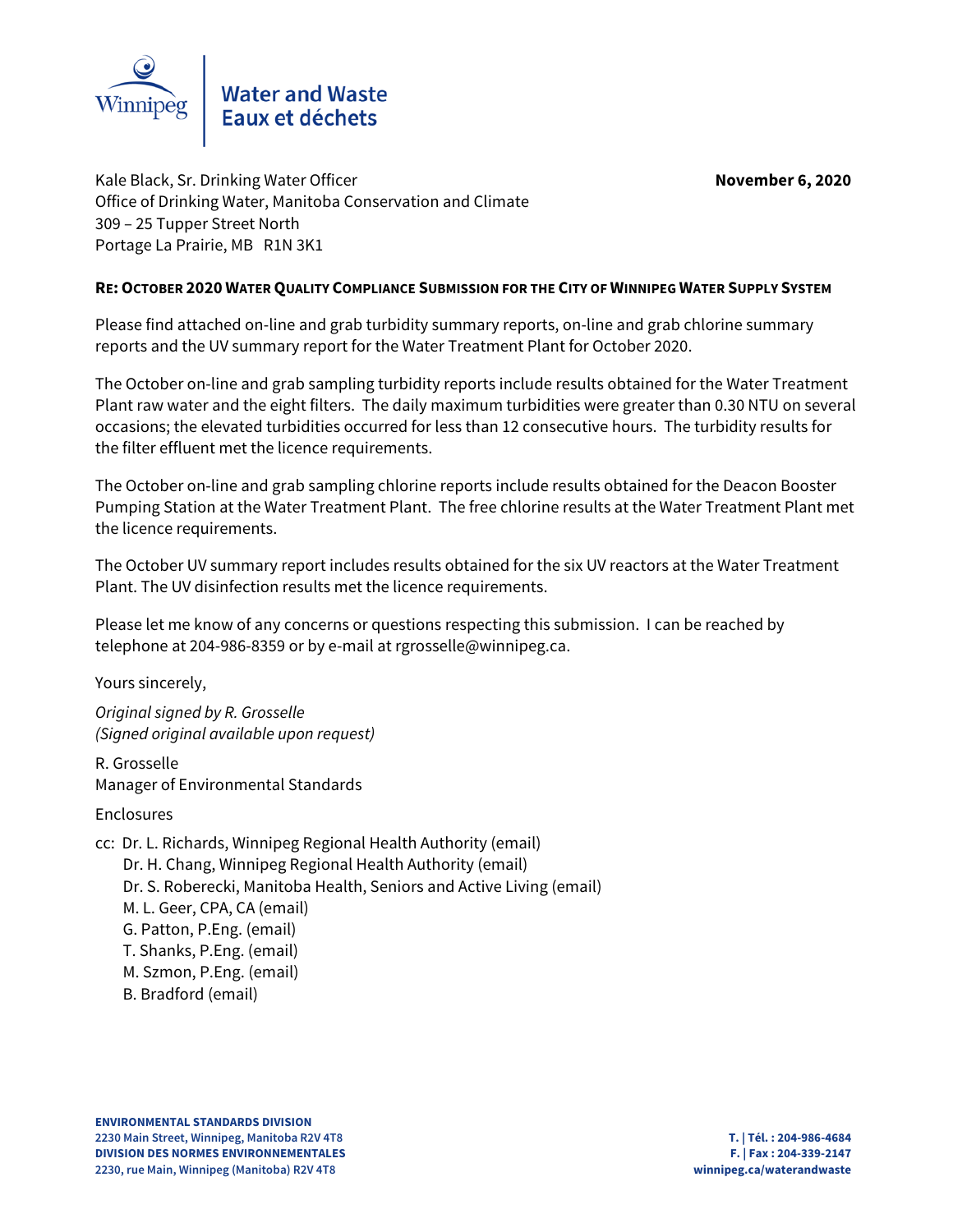

## **CITY OF WINNIPEG**

## WATER AND WASTE DEPARTMENT

WATER SERVICES

### Water System Code: **252.00** Licence Number: **PWS-09-412-01**

### WATER TREATMENT PLANT TURBIDITY ON-LINE MONITORING REPORT

|                                                                                                                                            | October 2020 Turbidity (NTU) |                       |                       |                       |                 |                       |                       |                       |                       |
|--------------------------------------------------------------------------------------------------------------------------------------------|------------------------------|-----------------------|-----------------------|-----------------------|-----------------|-----------------------|-----------------------|-----------------------|-----------------------|
|                                                                                                                                            | Raw                          | Filter #1             | Filter #2             | Filter#3              | Filter #4       | Filter #5             | Filter #6             | Filter #7             | Filter #8             |
| Date                                                                                                                                       | Avg                          | Max<br>Avg            | Max<br>Avg            | Max<br>Avg            | Max<br>Avg      | Max<br>Avg            | Max<br>Avg            | Max<br>Avg            | Max<br>Avg            |
| 1/10/2020                                                                                                                                  | 1.46                         | 0.13<br>0.09          | 0.08<br>0.04          | 0.06<br>0.09          | O/L<br>O/L      | 0.56<br>0.06          | 0.12<br>0.06          | 0.12<br>0.05          | 0.07<br>0.11          |
| 2/10/2020                                                                                                                                  | 1.44                         | 0.13<br>0.08          | 0.08<br>0.04          | 0.08<br>0.04          | O/L<br>O/L      | 0.06<br>0.09          | 0.16<br>0.05          | 0.11<br>0.05          | 0.06<br>0.13          |
| 3/10/2020                                                                                                                                  | 2.16                         | 0.11<br>0.07          | 0.04<br>0.05          | 0.03<br>0.05          | O/L<br>O/L      | 0.04<br>0.10          | 0.04<br>0.09          | 0.08<br>0.05          | 0.05<br>0.11          |
| 4/10/2020                                                                                                                                  | 1.99                         | 0.07<br>0.10          | 0.04<br>0.07          | 0.06<br>0.03          | O/L<br>O/L      | 0.05<br>0.08          | 0.07<br>0.05          | 0.10<br>0.05          | 0.06<br>0.09          |
| 5/10/2020                                                                                                                                  | 1.47                         | 0.11<br>0.07          | 0.04<br>0.07          | 0.03<br>0.06          | O/L<br>O/L      | 0.05<br>0.09          | 0.05<br>0.09          | 0.08<br>0.06          | 0.10<br>0.05          |
| 6/10/2020                                                                                                                                  | 1.44                         | 0.11<br>0.07          | 0.04<br>0.07          | 0.06<br>0.03          | O/L<br>O/L      | 0.06<br>0.09          | 0.10<br>0.05          | 0.11<br>0.06          | 0.07<br>0.09          |
| 7/10/2020                                                                                                                                  | 1.38                         | 0.11<br>0.09          | 0.04<br>0.07          | 0.03<br>0.06          | O/L<br>O/L      | 0.06<br>0.10          | 0.04<br>0.10          | 0.10<br>0.06          | 0.06<br>0.10          |
| 8/10/2020                                                                                                                                  | 1.39                         | 0.13<br>0.08          | 0.04<br>0.07          | 0.03<br>0.07          | O/L<br>O/L      | 0.07<br>0.09          | 0.11<br>0.05          | 0.09<br>0.06          | 0.06<br>0.10          |
| 9/10/2020                                                                                                                                  | 1.37                         | 0.12<br>0.08          | 0.04<br>0.09          | 0.04<br>0.06          | O/L<br>O/L      | 0.07<br>0.10          | 0.06<br>0.10          | 0.10<br>0.06          | 0.06<br>0.10          |
| 10/10/2020                                                                                                                                 | 2.90                         | 0.13<br>0.09          | 0.05<br>0.11          | 0.05<br>0.08          | O/L<br>O/L      | 0.07<br>0.11          | 0.11<br>0.06          | 0.10<br>0.06          | 0.06<br>0.10          |
| 11/10/2020                                                                                                                                 | 1.30                         | 0.15<br>0.10          | 0.05<br>0.09          | 0.05<br>0.08          | O/L<br>O/L      | 0.07<br>0.11          | 0.10<br>0.08          | 0.06<br>0.08          | 0.09<br>0.06          |
| 12/10/2020                                                                                                                                 | 1.25                         | 0.14<br>0.09          | 0.04<br>0.08          | 0.04<br>0.08          | O/L<br>O/L      | 0.08<br>0.11          | 0.12<br>0.07          | 0.10<br>0.07          | 0.07<br>0.09          |
| 13/10/2020                                                                                                                                 | 1.26                         | 0.12<br>0.13          | 0.04<br>0.08          | 0.04<br>0.08          | O/L<br>O/L      | 0.07<br>0.11          | 0.13<br>0.08          | 0.10<br>0.06          | 0.07<br>0.10          |
| 14/10/2020                                                                                                                                 | 1.21                         | 0.35<br>0.10          | 0.28<br>0.06          | 0.06<br>0.29          | O/L<br>O/L      | 0.10<br>0.34          | 0.40<br>0.09          | 0.53<br>0.07          | 0.07<br>0.46          |
| 15/10/2020                                                                                                                                 | 1.22                         | 0.06<br>0.10          | 0.04<br>0.08          | 0.06<br>0.08          | O/L<br>O/L      | 0.07<br>0.11          | 0.07<br>0.11          | 0.09<br>0.06          | 0.05<br>0.08          |
| 16/10/2020                                                                                                                                 | 1.20                         | 0.08<br>0.11          | 0.10<br>0.06          | 0.10<br>0.06          | O/L<br>O/L      | 0.08<br>0.13          | 0.08<br>0.13          | 0.11<br>0.07          | 0.06<br>0.09          |
| 17/10/2020                                                                                                                                 | 1.19                         | 0.09<br>0.13          | 0.07<br>0.11          | 0.07<br>0.11          | O/L<br>O/L      | 0.09<br>0.14          | 0.12<br>0.10          | 0.13<br>0.08          | 0.07<br>0.11          |
| 18/10/2020                                                                                                                                 | 1.21                         | 0.09<br>0.16          | 0.12<br>0.06          | 0.12<br>0.07          | O/L<br>O/L      | 0.08<br>0.15          | 0.20<br>0.09          | 0.14<br>0.08          | 0.06<br>0.12          |
| 19/10/2020                                                                                                                                 | 1.22                         | 0.08<br>0.13          | 0.06<br>0.11          | 0.06<br>0.10          | O/L<br>O/L      | 0.09<br>0.15          | 0.15<br>0.08          | 0.07<br>0.11          | 0.06<br>0.10          |
| 20/10/2020                                                                                                                                 | 1.25                         | 0.09<br>0.13          | 0.06<br>0.11          | 0.10<br>0.05          | O/L<br>O/L      | 0.10<br>0.14          | 0.07<br>0.14          | 0.10<br>0.06          | 0.09<br>0.05          |
| 21/10/2020                                                                                                                                 | 1.27                         | 0.08<br>0.13          | 0.05<br>0.11          | 0.07<br>0.09          | O/L<br>O/L      | 0.14<br>0.10          | 0.08<br>0.13          | 0.06<br>0.10          | 0.05<br>0.09          |
| 22/10/2020                                                                                                                                 | 1.46                         | 0.20<br>0.10          | 0.08<br>0.15          | 0.08<br>0.15          | O/L<br>O/L      | 0.10<br>0.17          | 0.07<br>0.16          | 0.16<br>0.07          | 0.15<br>0.06          |
| 23/10/2020                                                                                                                                 | 1.35                         | 0.15<br>0.10          | 0.09<br>0.16          | 0.08<br>0.12          | O/L<br>O/L      | 0.11<br>0.16          | 0.10<br>0.15          | 0.08<br>0.12          | 0.07<br>0.11          |
| 24/10/2020                                                                                                                                 | 1.09                         | 0.14<br>0.09          | 0.08<br>0.14          | 0.07<br>0.12          | O/L<br>O/L      | 0.11<br>0.16          | 0.15<br>0.10          | 0.10<br>0.08          | 0.10<br>0.06          |
| 25/10/2020                                                                                                                                 | 1.02                         | 0.09<br>0.11          | 0.08<br>0.13          | 0.06<br>0.10          | O/L<br>O/L      | 0.11<br>0.16          | 0.07<br>0.13          | 0.07<br>0.11          | 0.09<br>0.07          |
| 26/10/2020                                                                                                                                 | 0.99                         | 0.14<br>0.10          | 0.07<br>0.12          | 0.06<br>0.11          | O/L<br>O/L      | 0.12<br>0.15          | 0.08<br>0.12          | 0.06<br>0.10          | 0.06<br>0.10          |
| 27/10/2020                                                                                                                                 | 1.11                         | 0.07<br>0.14          | 0.08<br>0.11          | 0.08<br>0.10          | O/L<br>O/L      | 0.07<br>0.16          | 0.06<br>0.11          | 0.10<br>0.06          | 0.05<br>0.09          |
| 28/10/2020                                                                                                                                 | 1.17                         | 0.06<br>0.11          | 0.09<br>0.12          | 0.07<br>0.11          | O/L<br>O/L      | 0.06<br>0.10          | 0.07<br>0.09          | 0.06<br>0.10          | 0.06<br>0.10          |
| 29/10/2020                                                                                                                                 | 1.15                         | 0.06<br>0.10          | 0.09<br>0.13          | 0.07<br>0.12          | O/L<br>O/L      | 0.06<br>0.12          | 0.07<br>0.11          | 0.09<br>0.07          | 0.04<br>0.08          |
| 30/10/2020                                                                                                                                 | 1.25                         | 0.07<br>0.14          | 0.11<br>0.15          | 0.09<br>0.15          | O/L<br>O/L      | 0.07<br>0.12          | 0.06<br>0.11          | 0.11<br>0.07          | 0.06<br>0.09          |
| 31/10/2020                                                                                                                                 | 1.39                         | 0.08<br>0.12          | 0.09<br>0.15          | 0.09<br>0.14          | O/L<br>O/L      | 0.06<br>0.11          | 0.06<br>0.11          | 0.06<br>0.10          | 0.05<br>0.09          |
| Total Number of Measurements Taken, A:<br>Turbidity Standard for Monitoring Location (NTU):<br>Number of Measurements Meeting Standard, B: |                              | 14652<br>0.3<br>14630 | 16313<br>0.3<br>16313 | 16372<br>0.3<br>16372 | 0<br>O/L<br>O/L | 16784<br>0.3<br>16769 | 16722<br>0.3<br>16702 | 15972<br>0.3<br>15952 | 17351<br>0.3<br>17327 |
| Compliance with Turbidity Standard, C = B/A X 100%:                                                                                        | 99.850%                      | 100.000%              | 100.000%              | O/L                   | 99.911%         | 99.880%               | 99.875%               | 99.862%               |                       |

O/L -Offline

Submitted By (Print): D.Merredew **Signature:** Original signed by D.Merredew

File Path: N:\Water Treatment Branch\Administration\Reports\Regulatory Submissions\Turbidity\2020\10-October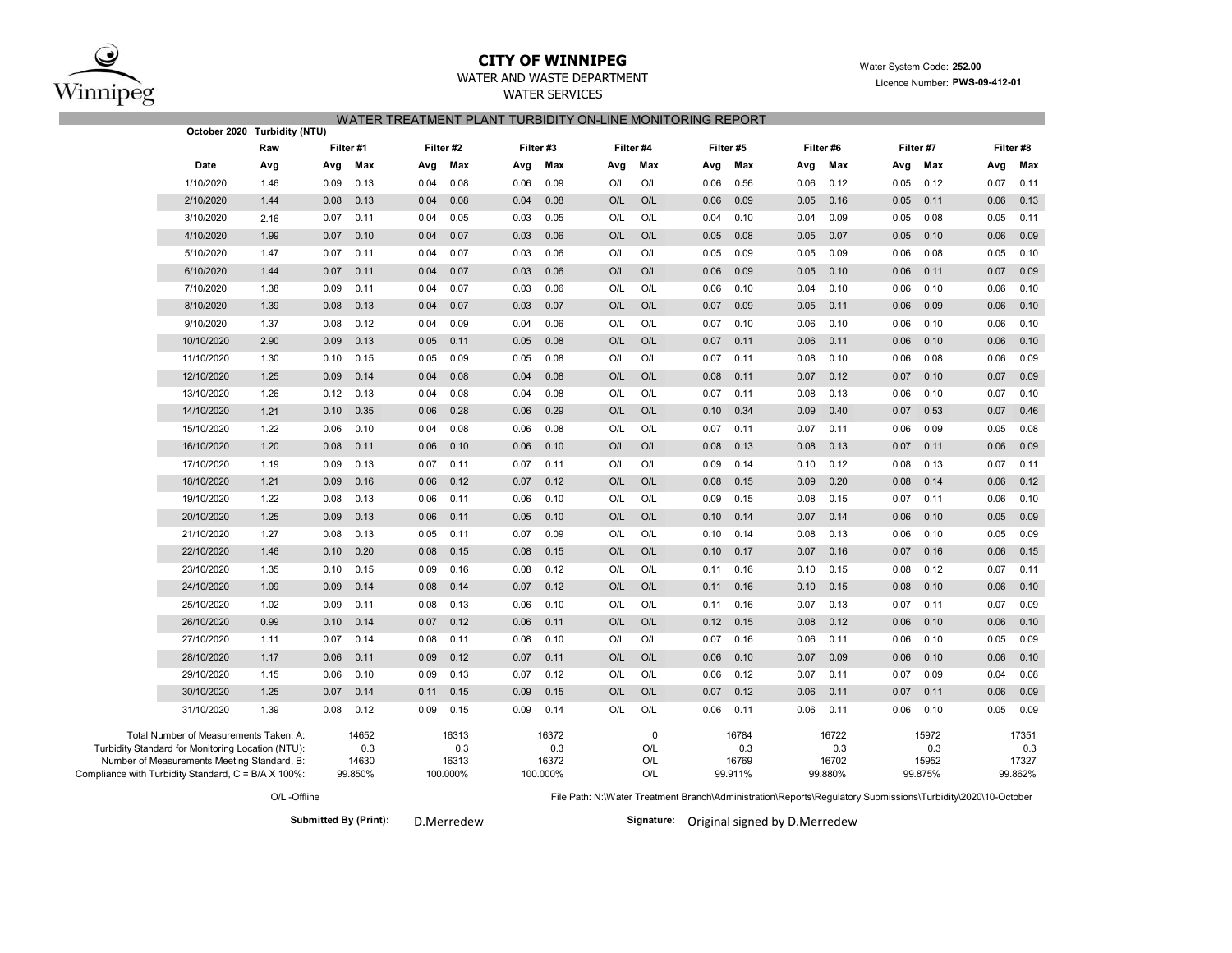

#### CITY OF WINNIPEG WATER AND WASTE DEPARTMENTENVIRONMENTAL STANDARDS DIVISION

#### **WATER TREATMENT PLANT TURBIDITY GRAB MONITORING REPORT**

| Water System Code: 252.00                                |                  |           |                 |           |           |                 |           |                 |           | <b>Turbidity (NTU)</b> |                 |           |           |           |                 |           |                 |           |
|----------------------------------------------------------|------------------|-----------|-----------------|-----------|-----------|-----------------|-----------|-----------------|-----------|------------------------|-----------------|-----------|-----------|-----------|-----------------|-----------|-----------------|-----------|
| Licence No. PWS-09-412-01                                |                  |           |                 |           |           |                 |           |                 |           |                        |                 |           |           |           |                 |           |                 |           |
|                                                          | <b>Raw Water</b> |           | <b>Filter 1</b> |           |           | <b>Filter 2</b> |           | <b>Filter 3</b> |           | Filter 4               | <b>Filter 5</b> |           | Filter 6  |           | <b>Filter 7</b> |           | <b>Filter 8</b> |           |
| Date                                                     | Grab             | Analyser  | Grab            | Analyser  | Grab      | Analyser        | Grab      | Analyser        | Grab      | Analyser               | Grab            | Analyser  | Grab      | Analyser  | Grab            | Analyser  | Grab            | Analyser  |
| 01-Oct-2020                                              | 1.33             | 1.39      | 0.09            | 0.10      | 0.09      | 0.06            | 0.09      | 0.06            | OL        | OL                     | 0.10            | 0.08      | <b>OL</b> | <b>OL</b> | 0.11            | 0.06      | 0.10            | 0.07      |
| 02-Oct-2020                                              | 1.24             | 1.40      | 0.09            | 0.10      | 0.08      | 0.05            | 0.09      | 0.06            | OL        | OL                     | 0.10            | 0.07      | 0.09      | 0.07      | OL              | OL        | 0.10            | 0.08      |
| 03-Oct-2020                                              | <b>NS</b>        | <b>NS</b> | <b>NS</b>       | <b>NS</b> | <b>NS</b> | <b>NS</b>       | <b>NS</b> | <b>NS</b>       | <b>OL</b> | <b>OL</b>              | <b>NS</b>       | <b>NS</b> | <b>NS</b> | <b>NS</b> | <b>NS</b>       | <b>NS</b> | <b>NS</b>       | <b>NS</b> |
| 04-Oct-2020                                              | <b>NS</b>        | <b>NS</b> | <b>NS</b>       | <b>NS</b> | <b>NS</b> | <b>NS</b>       | <b>NS</b> | <b>NS</b>       | <b>OL</b> | OL                     | <b>NS</b>       | <b>NS</b> | <b>NS</b> | <b>NS</b> | <b>NS</b>       | <b>NS</b> | <b>NS</b>       | <b>NS</b> |
| 05-Oct-2020                                              | 1.19             | 1.38      | 0.09            | 0.08      | 0.10      | 0.05            | 0.09      | 0.04            | <b>OL</b> | OL                     | 0.09            | 0.07      | 0.11      | 0.06      | 0.10            | 0.05      | 0.10            | 0.06      |
| 06-Oct-2020                                              | 1.44             | 1.39      | 0.08            | 0.09      | 0.09      | 0.05            | 0.08      | 0.04            | OL        | OL                     | 0.08            | 0.07      | 0.11      | 0.08      | 0.09            | 0.06      | 0.09            | 0.06      |
| 07-Oct-2020                                              | 1.15             | 1.34      | 0.09            | 0.09      | 0.08      | 0.04            | 0.09      | 0.04            | OL        | OL                     | 0.10            | 0.08      | 0.13      | 0.07      | 0.09            | 0.06      | 0.10            | 0.07      |
| 08-Oct-2020                                              | 1.21             | 1.29      | 0.11            | 0.10      | 0.09      | 0.05            | 0.09      | 0.04            | <b>OL</b> | OL                     | 0.08            | 0.08      | 0.09      | 0.06      | 0.10            | 0.07      | 0.09            | 0.07      |
| 09-Oct-2020                                              | 1.17             | 1.32      | 0.09            | 0.11      | 0.10      | 0.04            | 0.14      | 0.04            | OL        | OL                     | 0.13            | 0.08      | 0.14      | 0.07      | 0.10            | 0.06      | <b>OL</b>       | OL        |
| 10-Oct-2020                                              | <b>NS</b>        | <b>NS</b> | NS.             | <b>NS</b> | <b>NS</b> | <b>NS</b>       | <b>NS</b> | <b>NS</b>       | OL        | OL                     | <b>NS</b>       | <b>NS</b> | <b>NS</b> | <b>NS</b> | <b>NS</b>       | <b>NS</b> | <b>NS</b>       | <b>NS</b> |
| 11-Oct-2020                                              | <b>NS</b>        | <b>NS</b> | NS.             | <b>NS</b> | <b>NS</b> | <b>NS</b>       | <b>NS</b> | <b>NS</b>       | OL        | OL                     | <b>NS</b>       | <b>NS</b> | <b>NS</b> | <b>NS</b> | <b>NS</b>       | <b>NS</b> | <b>NS</b>       | <b>NS</b> |
| 12-Oct-2020                                              | <b>NS</b>        | <b>NS</b> | <b>NS</b>       | <b>NS</b> | <b>NS</b> | <b>NS</b>       | <b>NS</b> | <b>NS</b>       | OL        | OL                     | <b>NS</b>       | <b>NS</b> | <b>NS</b> | <b>NS</b> | <b>NS</b>       | <b>NS</b> | <b>NS</b>       | <b>NS</b> |
| 13-Oct-2020                                              | 1.07             | 1.39      | 0.10            | 0.12      | 0.09      | 0.05            | 0.09      | 0.05            | OL        | OL                     | 0.10            | 0.10      | 0.09      | 0.11      | 0.10            | 0.07      | 0.09            | 0.07      |
| 14-Oct-2020                                              | 1.17             | 1.27      | 0.09            | 0.14      | 0.09      | 0.06            | 0.08      | 0.06            | OL        | OL                     | 0.08            | 0.11      | 0.10      | 0.11      | 0.12            | 0.07      | 0.10            | 0.08      |
| 15-Oct-2020                                              | 1.07             | 1.41      | 0.11            | 0.10      | 0.09      | 0.05            | 0.11      | 0.06            | OL        | OL                     | 0.08            | 0.09      | 0.09      | 0.08      | 0.11            | 0.06      | 0.08            | 0.05      |
| 16-Oct-2020                                              | 1.04             | 1.17      | OL              | OL        | 0.12      | 0.07            | 0.11      | 0.08            | OL        | OL                     | 0.11            | 0.12      | 0.10      | 0.10      | 0.10            | 0.07      | 0.09            | 0.06      |
| 17-Oct-2020                                              | <b>NS</b>        | <b>NS</b> | <b>NS</b>       | <b>NS</b> | <b>NS</b> | <b>NS</b>       | <b>NS</b> | <b>NS</b>       | OL        | OL                     | <b>NS</b>       | <b>NS</b> | <b>NS</b> | <b>NS</b> | <b>NS</b>       | <b>NS</b> | <b>NS</b>       | <b>NS</b> |
| 18-Oct-2020                                              | <b>NS</b>        | <b>NS</b> | <b>NS</b>       | <b>NS</b> | <b>NS</b> | <b>NS</b>       | <b>NS</b> | <b>NS</b>       | OL        | OL                     | <b>NS</b>       | <b>NS</b> | <b>NS</b> | <b>NS</b> | <b>NS</b>       | <b>NS</b> | <b>NS</b>       | <b>NS</b> |
| 19-Oct-2020                                              | 0.94             | 1.20      | 0.10            | 0.11      | 0.11      | 0.06            | 0.10      | 0.07            | OL        | OL                     | 0.11            | 0.10      | 0.11      | 0.12      | 0.11            | 0.07      | 0.10            | 0.06      |
| 20-Oct-2020                                              | 0.87             | 1.19      | 0.09            | 0.10      | 0.09      | 0.06            | 0.09      | 0.06            | OL        | OL                     | 0.09            | 0.11      | 0.11      | 0.11      | 0.12            | 0.08      | 0.10            | 0.06      |
| 21-Oct-2020                                              | 0.80             | 1.27      | 0.10            | 0.11      | 0.09      | 0.07            | 0.09      | 0.08            | <b>OL</b> | OL                     | 0.09            | 0.11      | 0.09      | 0.09      | 0.11            | 0.08      | 0.11            | 0.07      |
| 22-Oct-2020                                              | 0.85             | 1.32      | OL              | OL        | 0.10      | 0.09            | 0.10      | 0.08            | <b>OL</b> | OL                     | 0.10            | 0.13      | 0.10      | 0.09      | 0.09            | 0.06      | 0.09            | 0.05      |
| 23-Oct-2020                                              | 0.94             | 1.62      | 0.10            | 0.11      | 0.12      | 0.10            | 0.12      | 0.10            | OL        | OL                     | OL              | OL        | 0.12      | 0.12      | 0.10            | 0.08      | 0.11            | 0.07      |
| 24-Oct-2020                                              | <b>NS</b>        | <b>NS</b> | <b>NS</b>       | <b>NS</b> | <b>NS</b> | <b>NS</b>       | <b>NS</b> | <b>NS</b>       | OL        | OL                     | <b>NS</b>       | <b>NS</b> | <b>NS</b> | <b>NS</b> | <b>NS</b>       | <b>NS</b> | <b>NS</b>       | <b>NS</b> |
| 25-Oct-2020                                              | <b>NS</b>        | <b>NS</b> | <b>NS</b>       | <b>NS</b> | <b>NS</b> | <b>NS</b>       | <b>NS</b> | <b>NS</b>       | OL        | OL                     | <b>NS</b>       | <b>NS</b> | <b>NS</b> | <b>NS</b> | <b>NS</b>       | <b>NS</b> | <b>NS</b>       | <b>NS</b> |
| 26-Oct-2020                                              | 0.93             | 0.96      | 0.10            | 0.11      | 0.09      | 0.09            | 0.09      | 0.07            | OL        | OL                     | 0.09            | 0.13      | 0.10      | 0.10      | 0.10            | 0.07      | 0.10            | 0.06      |
| 27-Oct-2020                                              | 1.00             | 1.01      | 0.11            | 0.08      | 0.09      | 0.09            | 0.09      | 0.08            | OL        | OL                     | 0.09            | 0.07      | 0.09      | 0.07      | 0.09            | 0.06      | 0.10            | 0.06      |
| 28-Oct-2020                                              | 1.05             | 1.12      | 0.08            | 0.07      | 0.10      | 0.09            | 0.10      | 0.09            | OL        | OL                     | 0.11            | 0.10      | 0.10      | 0.07      | 0.08            | 0.06      | 0.08            | 0.06      |
| 29-Oct-2020                                              | 1.03             | 1.13      | 0.09            | 0.07      | 0.12      | 0.12            | 0.10      | 0.10            | OL        | OL                     | 0.09            | 0.07      | 0.11      | 0.09      | 0.10            | 0.07      | 0.09            | 0.05      |
| 30-Oct-2020                                              | 1.03             | 1.08      | 0.10            | 0.08      | OL        | OL              | OL        | OL              | OL        | OL                     | 0.09            | 0.08      | 0.11      | 0.09      | 0.10            | 0.07      | 0.09            | 0.06      |
| 31-Oct-2020                                              | <b>NS</b>        | <b>NS</b> | <b>NS</b>       | <b>NS</b> | <b>NS</b> | <b>NS</b>       | <b>NS</b> | <b>NS</b>       | <b>OL</b> | <b>OL</b>              | <b>NS</b>       | <b>NS</b> | <b>NS</b> | <b>NS</b> | <b>NS</b>       | <b>NS</b> | <b>NS</b>       | <b>NS</b> |
| Total number of measurements taken, A:                   |                  |           | 19              |           | 20        |                 | 20        |                 | <b>OL</b> |                        | 20              |           | 20        |           | 20              |           | 20              |           |
| <b>Turbidity Standard for Monitoring Location (NTU):</b> |                  |           | 0.30            |           | 0.30      |                 | 0.30      |                 | 0.30      |                        | 0.30            |           | 0.30      |           | 0.30            |           | 0.30            |           |
| Number of measurements meeting standard, B:              |                  |           | 19              |           | 20        |                 | 20        |                 | <b>OL</b> |                        | 20              |           | 20        |           | 20              |           | 20              |           |
| Compliance with Turbidity Standard, C= B/A X 100%:       |                  |           | 100%            |           | 100%      |                 | 100%      |                 | <b>OL</b> |                        | 100%            |           | 100%      |           | 100%            |           | 100%            |           |

NS: No Sample NA: Not Analyzed OL: Off-Line NR: No Result IM: Instrument Maintenance

**Comments:** Filter 4 offline for maintenance

 **Report Compiled By: H. Demchenko**

> **Authorized By: B. Bradford**

**6-Nov-20**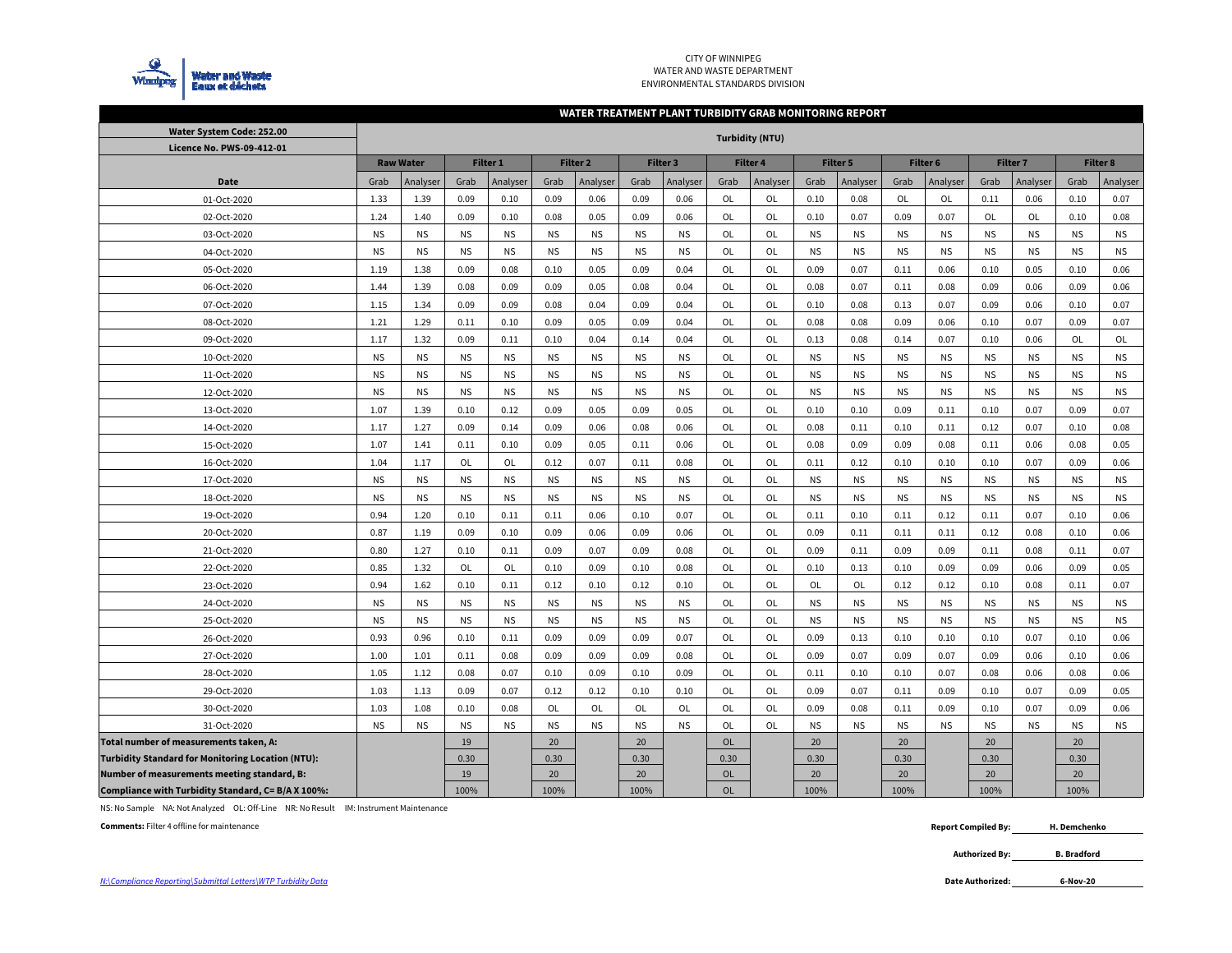

**City Of Winnipeg**

Water and Waste Department

Water Services

## WATER TREATMENT PLANT FREE CHLORINE ON-LINE MONITORING REPORT Deacon Booster Pumping Station

Water System Code: **252.00** Licence Number: **PWS-09-412-01**

Report Created: 01 November 2020 Report Period: October 2020

|                                             |            | <b>BRANCH1</b><br>[mg/L] |         | <b>BRANCH2</b><br>[mg/L] |         |  |  |  |  |
|---------------------------------------------|------------|--------------------------|---------|--------------------------|---------|--|--|--|--|
|                                             |            |                          |         |                          |         |  |  |  |  |
|                                             | Date       | Average                  | Minimum | Average                  | Minimum |  |  |  |  |
|                                             | 01/10/2020 | 1.36                     | 1.26    | 1.47                     | 1.41    |  |  |  |  |
|                                             | 02/10/2020 | 1.40                     | 1.27    | 1.51                     | 1.42    |  |  |  |  |
|                                             | 03/10/2020 | 1.38                     | 1.25    | 1.48                     | 1.40    |  |  |  |  |
|                                             | 04/10/2020 | 1.42                     | 1.32    | 1.52                     | 1.44    |  |  |  |  |
|                                             | 05/10/2020 | 1.36                     | 1.25    | 1.44                     | 1.40    |  |  |  |  |
|                                             | 06/10/2020 | 1.36                     | 1.26    | 1.43                     | 1.35    |  |  |  |  |
|                                             | 07/10/2020 | 1.36                     | 1.28    | 1.45                     | 1.38    |  |  |  |  |
|                                             | 08/10/2020 | 1.41                     | 1.30    | 1.47                     | 1.37    |  |  |  |  |
|                                             | 09/10/2020 | 1.40                     | 1.29    | 1.44                     | 1.32    |  |  |  |  |
|                                             | 10/10/2020 | 1.30                     | 1.22    | 1.34                     | 1.26    |  |  |  |  |
|                                             | 11/10/2020 | 1.32                     | 1.24    | 1.37                     | 1.32    |  |  |  |  |
|                                             | 12/10/2020 | 1.36                     | 1.27    | 1.42                     | 1.36    |  |  |  |  |
|                                             | 13/10/2020 | 1.39                     | 1.29    | 1.41                     | 1.33    |  |  |  |  |
|                                             | 14/10/2020 | 1.46                     | 1.21    | 1.38                     | 1.21    |  |  |  |  |
|                                             | 15/10/2020 | 1.43                     | 1.34    | 1.35                     | 1.20    |  |  |  |  |
|                                             | 16/10/2020 | 1.42                     | 1.32    | 1.35                     | 1.31    |  |  |  |  |
|                                             | 17/10/2020 | 1.38                     | 1.30    | 1.28                     | 1.20    |  |  |  |  |
|                                             | 18/10/2020 | 1.47                     | 1.37    | 1.33                     | 1.23    |  |  |  |  |
|                                             | 19/10/2020 | 1.50                     | 1.27    | 1.41                     | 1.24    |  |  |  |  |
|                                             | 20/10/2020 | 1.45                     | 1.33    | 1.39                     | 1.30    |  |  |  |  |
|                                             | 21/10/2020 | 1.55                     | 1.45    | 1.44                     | 1.34    |  |  |  |  |
|                                             | 22/10/2020 | 1.59                     | 1.47    | 1.46                     | 1.42    |  |  |  |  |
|                                             | 23/10/2020 | 1.53                     | 1.46    | 1.45                     | 1.40    |  |  |  |  |
|                                             | 24/10/2020 | 1.41                     | 1.26    | 1.34                     | 1.21    |  |  |  |  |
|                                             | 25/10/2020 | 1.52                     | 1.41    | 1.43                     | 1.33    |  |  |  |  |
|                                             | 26/10/2020 | 1.53                     | 1.35    | 1.45                     | 1.27    |  |  |  |  |
|                                             | 27/10/2020 | 1.31                     | 1.14    | 1.34                     | 1.22    |  |  |  |  |
|                                             | 28/10/2020 | 1.34                     | 1.24    | 1.43                     | 1.35    |  |  |  |  |
|                                             | 29/10/2020 | 1.27                     | 1.22    | 1.35                     | 1.33    |  |  |  |  |
|                                             | 30/10/2020 | 1.29                     | 1.21    | 1.26                     | 1.15    |  |  |  |  |
|                                             | 31/10/2020 | 1.36                     | 1.31    | 1.17                     | 1.11    |  |  |  |  |
|                                             |            |                          |         |                          |         |  |  |  |  |
| Total Number of Measurements, A:            |            |                          | 21605   |                          | 21605   |  |  |  |  |
| Minimum Free Chlorine Standard:             |            |                          | 0.5     |                          | 0.5     |  |  |  |  |
| Number of Measurements Meeting Standard, B: |            |                          | 21605   |                          | 21605   |  |  |  |  |
| COMPLIANCE, $C = B/A \times 100\%$ :        |            |                          | 100.00  |                          | 100.00  |  |  |  |  |

File Path: N:\Water Treatment Branch\Administration\Reports\Regulatory Submissions\Chlorine\2020\10-October

Submitted By (Print):

D.Merredew Signature: Original signed by D.Merredew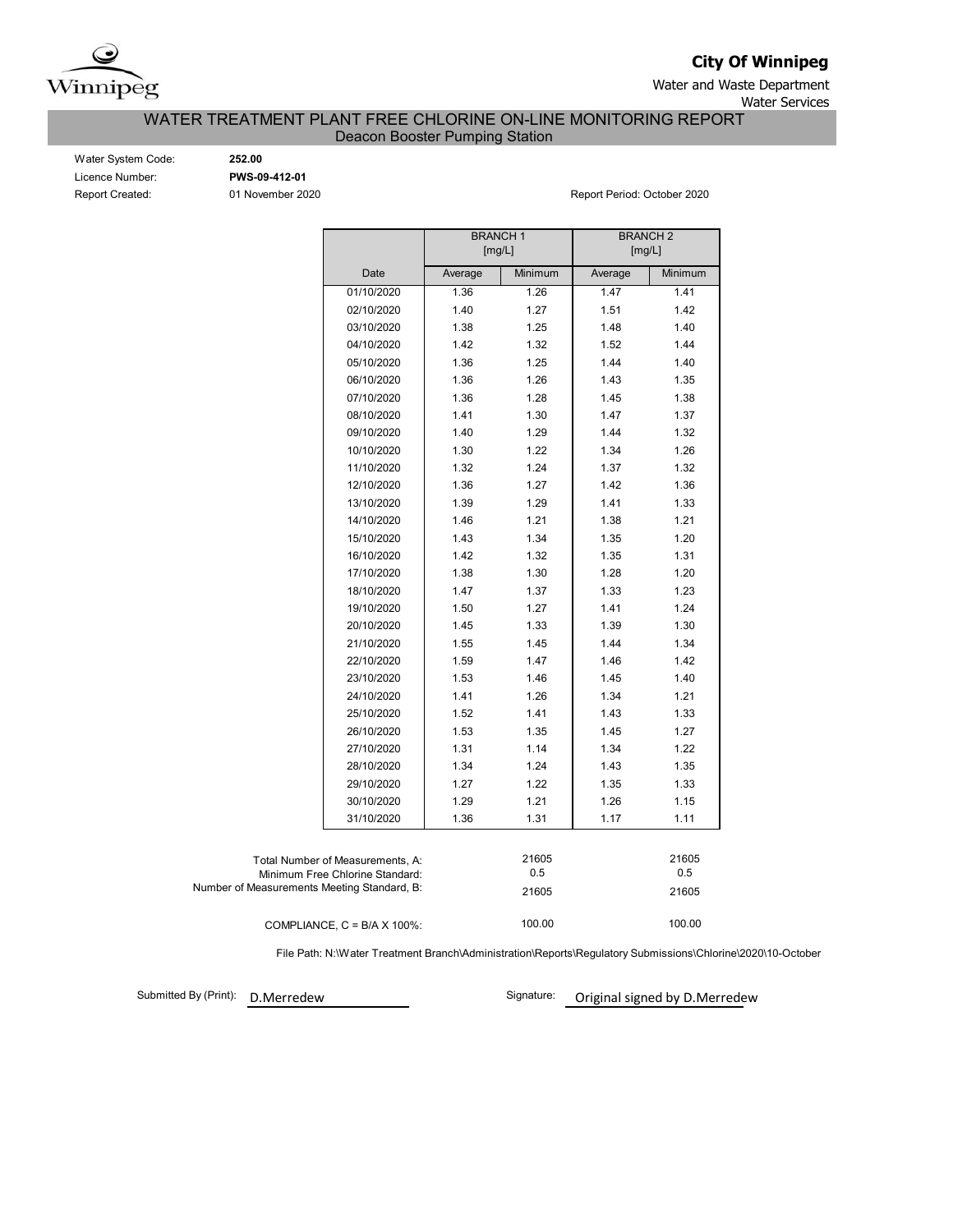| mm |
|----|

**Water and Waste** Eaux et déchets

## CITY OF WINNIPEG WATER AND WASTE DEPARTMENT ENVIRONMENTAL STANDARDS DIVISION

# **Licence No. PWS-09-412-01 Total Chlorine (mg/L) Total Chlorine (mg/L)** Analyser | Grab | Grab | Analyser | Grab | Grab 01-Oct-2020 1.36 1.39 1.67 1.45 1.47 1.72 02-Oct-2020 1.39 1.45 1.65 1.49 1.50 1.70 03-Oct-2020 1.40 1.46 1.66 NS NS NS 04-Oct-2020 NS NS NS NS NS NS 05-Oct-2020 1.40 1.34 1.59 1.47 1.49 1.69 06-Oct-2020 1.36 1.33 1.53 1.40 1.40 1.62 07-Oct-2020 1.36 1.33 1.60 1.45 1.44 1.62 08-Oct-2020 1.35 1.39 1.63 1.37 1.45 1.68 09-Oct-2020 1.42 1.39 1.66 1.46 1.51 1.77 10-Oct-2020 NS NS NS NS NS NS 11-Oct-2020 NS NS NS NS NS NS 12-Oct-2020 NS NS NS NS NS NS 13-Oct-2020 1.40 1.39 1.64 1.44 1.51 1.70 14-Oct-2020 1.43 1.44 1.67 1.50 1.55 1.75 15-Oct-2020 1.38 1.42 1.69 1.31 1.49 1.69 16-Oct-2020 1.45 1.52 1.75 1.34 1.50 1.70 17-Oct-2020 NS NS NS NS NS NS 18-Oct-2020 NS NS NS NS NS NS 19-Oct-2020 1.49 1.44 1.72 1.43 1.44 1.63 20-Oct-2020 1.46 1.48 1.66 1.42 1.41 1.59 21-Oct-2020 1.56 1.47 1.64 1.44 1.46 1.64 22-Oct-2020 1.56 1.52 1.70 1.43 1.42 1.67 23-Oct-2020 1.56 1.56 1.81 1.47 1.45 1.68 24-Oct-2020 NS NS NS NS NS NS 25-Oct-2020 NS NS NS NS NS NS 26-Oct-2020 1.56 1.54 1.78 1.48 1.43 1.66 27-Oct-2020 1.43 1.43 1.43 1.62 1.30 1.32 1.51 28-Oct-2020 1.37 1.35 1.53 1.43 1.43 1.55 29-Oct-2020 1.29 1.25 1.44 1.35 1.36 1.57 30-Oct-2020 1.28 1.31 1.52 1.35 1.42 1.62 31-Oct-2020 NS NS NS NS NS NS **Total number of measurements taken, A:** 22 21 **Chlorine Standard for Monitoring Location (mg/L):** 0.50 0.50 **Number of measurements meeting standard, B:** 22 21 **Compliance with Chlorine Standard, C= B/A X 100%:** 100% 100% **WATER TREATMENT PLANT CHLORINE GRAB MONITORING REPORT Water System Code: 252.00 Deacon Booster Pumping Station Branch 1 Deacon Booster Pumping Station Branch 2** Free Chlorine (mg/L) **Free Chloring** Free Chlorine (mg/L) **Date**

NS: No Sample NA: Not Analyzed OL: Off-Line NR: No Result IM: Instrument Maintenance

| Comments:                                                   | <b>Report Compiled By:</b> | H. Demchenko       |  |  |  |  |
|-------------------------------------------------------------|----------------------------|--------------------|--|--|--|--|
|                                                             | Authorized By:             | <b>B.</b> Bradford |  |  |  |  |
| N:\Compliance Reporting\Submittal Letters\WTP Chlorine Data | <b>Date Authorized:</b>    | 6-Nov-20           |  |  |  |  |